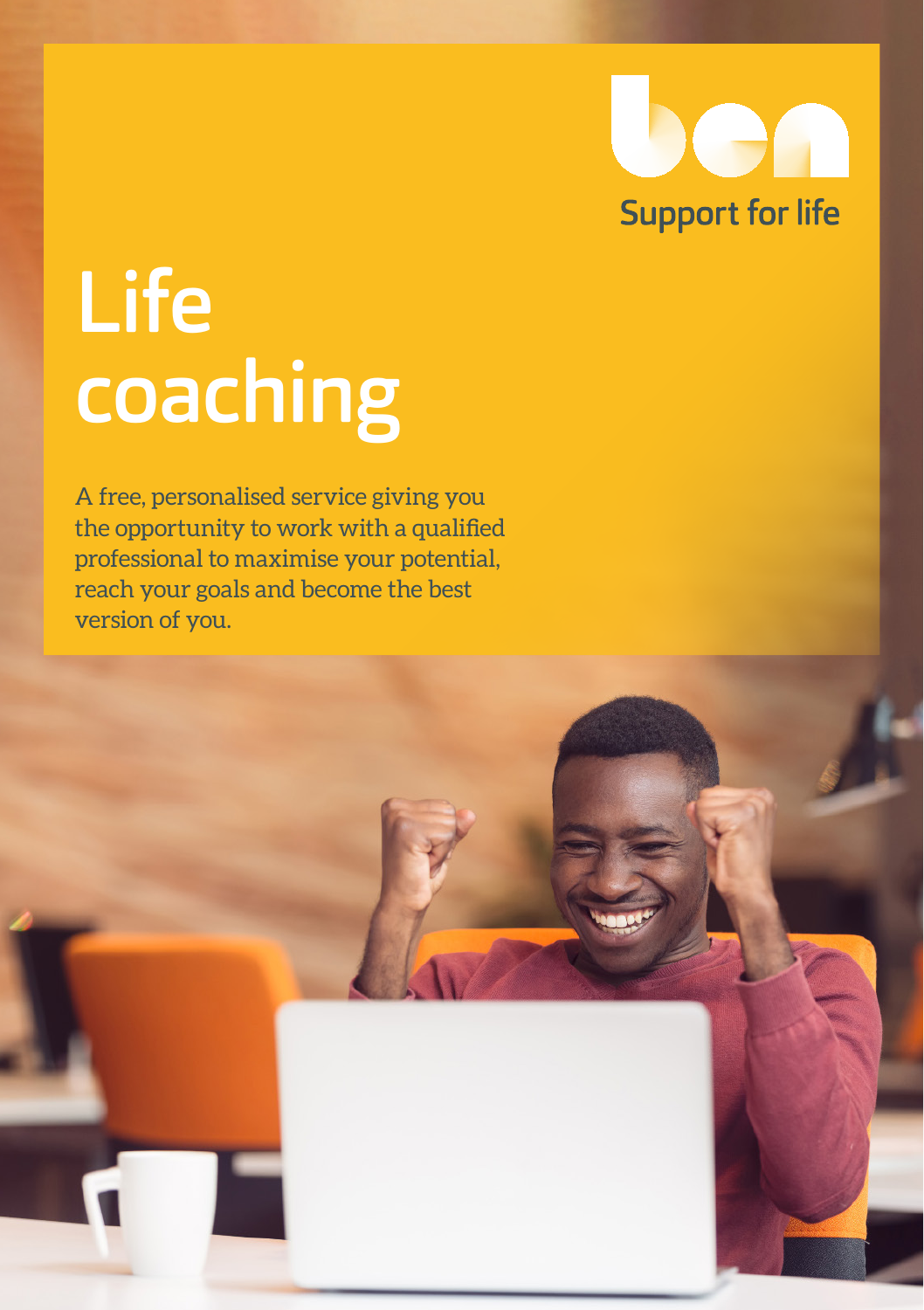## What is life coaching?

Life coaching encourages you to identify areas that you'd like to change or improve by looking at where you are now and where you want to be.

#### Am I eligible?

Ben's life coaching service is free for anyone who works, or has worked, in the automotive industry.

Whether you'd like to improve your lifestyle or fitness, save for that dream home, progress your career or simply boost your self-confidence. Whatever your goals are for the future, Ben can help.

## Personal development

Our personal Life Coaches will help you to identify strengths, development areas and your personal and professional goals.

They can help you figure out exactly what you want in life and how to achieve it. They'll be your cheerleader, your mentor, and will also give you the encouragement you need to keep on track to reach your desired goals.

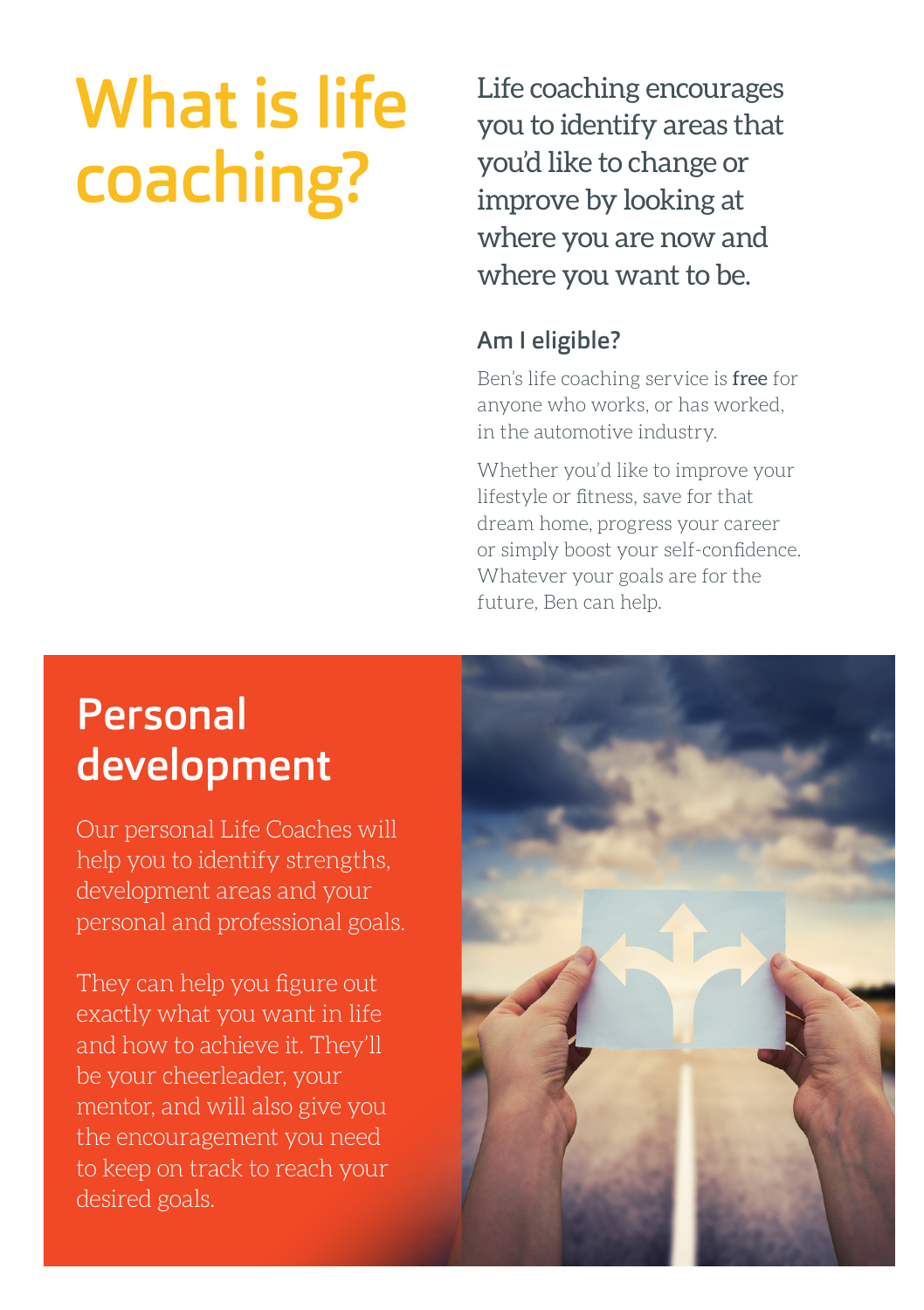#### What is a Life Coach?

A life coach is a qualified professional that will provide a safe and empowering environment for people to explore any challenges they are facing. They can help you figure out what you want in life and how to achieve, helping you live your best life. They will not tell you what to do, instead, the coach will help and guide you to take steps towards meeting and exceeding your personal and professional goals.

Your personal life coach will support you on a journey to rediscover your strengths and to become the best version of you. They will be a guide to uncovering possibilities and help you to identify areas of limitation or obstacles that could be hindering you.

Developing self awareness of this can be the first step to help change this and enable you to fulfill more of your potential.

#### What happens in a session?

During the session, your coach will ask you questions, exploring what you want to achieve in life, what areas you're unhappy with and where you'd like to see yourself in the future (what does great look like).

Your life coach will offer support and provide feedback to help you to stay motivated and focused on your goals. They will occasionally set you tasks and objectives to work on outside of sessions.

#### How long are the sessions?

Coaching sessions typically last between 30-60 minutes and are usually delivered weekly over the phone or via video call. You can have up to 10 sessions of life coaching, depending on your personal needs.

#### Is coaching for me?

If you have an idea of what you want to achieve but are not sure how or where to start, or you feel ready to take your life in a new direction - then life coaching could be for you.

#### What do I need to start?

All you need is the time, commitment and energy to participate in the coaching sessions. If you are motivated and willing to start making positive changes then life coaching could be the start of your exciting, personal journey!

#### How do I sign up?

Ben's life coaching is free for anyone who works, or has worked, in the automotive industry.

You can sign up today by calling our free and confidential helpline on 08081 311 333, or by completing our easy online form - which can be found at:

[ben.org.uk/lifecoaching](www.ben.org.uk/lifecoaching)

If you are already being supported by a Ben Case Manager, you can ask them to make a referral for you.